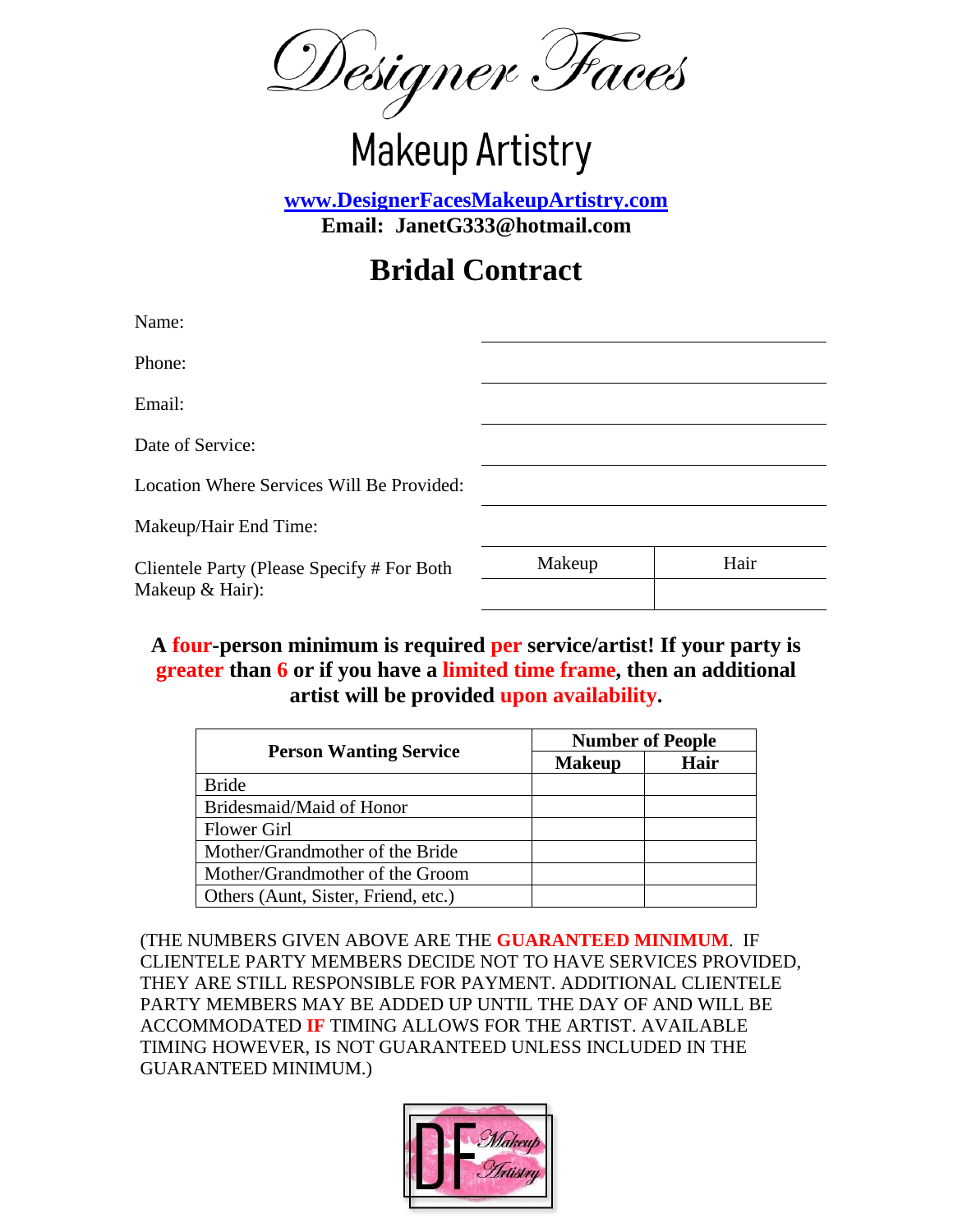| <b>Trial Prices:</b><br>All:      | *Valid ONLY Mon - Fri 5:30 PM - 8 PM and Sun After 1 PM<br>Makeup OR Hair: \$60 Each<br>*Trial pricing is for <b>BRIDES ONLY</b> . Any other person wanting a trial will<br>be at the regular prices below. |
|-----------------------------------|-------------------------------------------------------------------------------------------------------------------------------------------------------------------------------------------------------------|
| <b>Bridal Package:</b>            | Any Bride getting both makeup and hair will get a full size<br>touch up lipstick and blotting sheets.                                                                                                       |
| <b>Makeup Prices:</b>             |                                                                                                                                                                                                             |
| Bride:                            | Airbrush:<br>\$130 (Lashes Included)<br>Traditional:<br>\$115 (Lashes Included)                                                                                                                             |
| <b>Clientele Party:</b>           | Airbrush:<br>\$90<br>Traditional: \$75<br>Cost to Apply Lashes: \$10                                                                                                                                        |
| Flower Girl:<br>(Age 8 and Under) | Complimentary blush, shimmer, and gloss                                                                                                                                                                     |
| <b>Hair Prices:</b>               |                                                                                                                                                                                                             |
| Bride:                            | \$115                                                                                                                                                                                                       |
| <b>Clientele Party:</b>           | \$75<br>(Updo, Half Up Half Down, Blow-out Style, Curls / Waves, etc.)                                                                                                                                      |
| All:                              | Add in Extensions*: \$40 (extensions must be provided by client)<br>Blow Dry*: \$35<br>*Can ONLY be added in addition to Hair Style                                                                         |
| <b>Additional Services:</b>       |                                                                                                                                                                                                             |
|                                   | Prices vary depending on the size. For a quote, please measure                                                                                                                                              |

#### Tattoo Cover Ups: your tattoo and send us a picture at either JanetG333@hotmail.com or text us at 956-457-3101. Stay Rate:<br>We are more than willing to stay onsite for touch-ups at a stay rate of \$50/hour.

# **Wait Time Policy:**

If the scheduled service start time begins later than that which was agreed upon and thereby runs over the scheduled end time, you may be charged an additional fee as this may compromise a later event on the same scheduled day. In this event, an additional \$50 will be charged for every hour over the scheduled end time.

# **Early Start Fee:**

Any wedding services with a start time earlier than 6:00 AM will be assessed an early start fee of \$50.

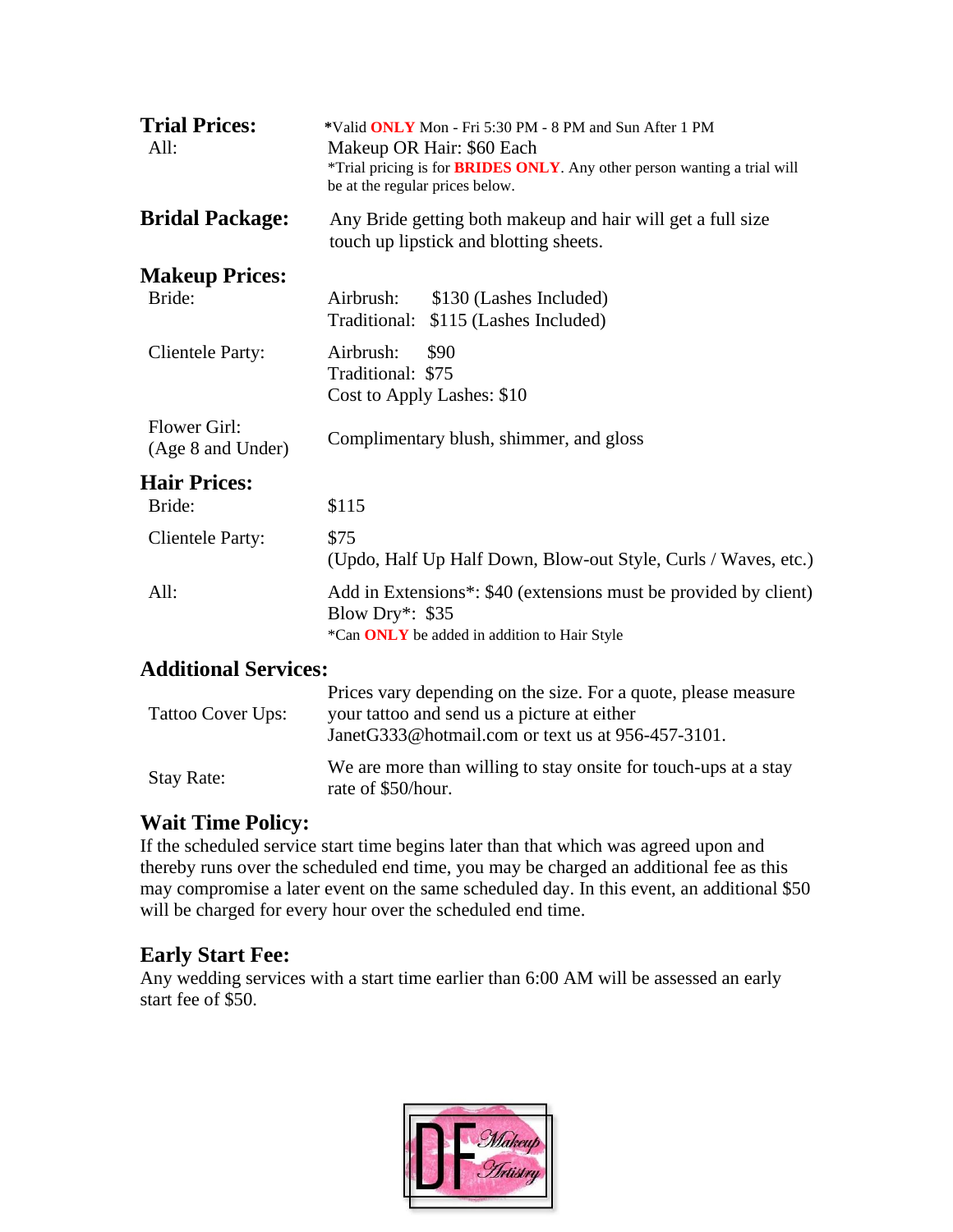#### **Travel Fees:**

Mileage – A mileage fee of \$0.65 per mile (round trip) applies to any address outside 20 mile radius from the zip code 75075 (Plano, Texas) for each artist.

Driving – If we have to drive more than 1 hr. to get to the location where services will be provided, a driving fee of \$50/hour (to and from) will be assessed per artist. For example, if an artist has to spend 2 hrs. driving to the location, provide services onsite, and then has to drive another 2 hrs. to get home; the driving fee will be \$200 for 4 hrs. worth of driving.

# **Valet Parking:**

If this is the only option available at your venue or that which is most easily accessible for the artists (within reason), fees for the service will be charged to the applicable party's room. Also, any other necessary parking charges (e.g. parking garage fee) will be the responsibility of the client.

## **Retainer/Deposit:**

A non-refundable retainer/deposit of \$100 (which does go towards your final balance) is required along with a signed contract to reserve service. It must be either mailed with a signed contract or given to artist at the time of trial.

# **Contracted Date:**

You may cancel this contract at any time up to 14 days before the date of service and only lose the retainer/deposit. Any time between 14 days and 48 hours of the date of service, a 50% refund will be applicable. Within 48 hours of the date of service, you will be charged 100% of the quoted rate. If an unexpected emergency should occur that prevents the artist from providing services on the agreed upon date of service, a replacement artist will be notified, if possible. However, if one is not available your retainer/deposit will be refunded.

## **Acceptable Forms of Payment:**

Cash, Check, or Credit Card (in person or via online Square invoice; fees apply)

Zelle: JanetG333@hotmail.com





Venmo**\***: @Janet-Guzman-15 **\*** Make sure you do **NOT** identify payment as "for goods and services" as this will incur a fee from Venmo for the transaction. If you do, fee will be added onto your balance.